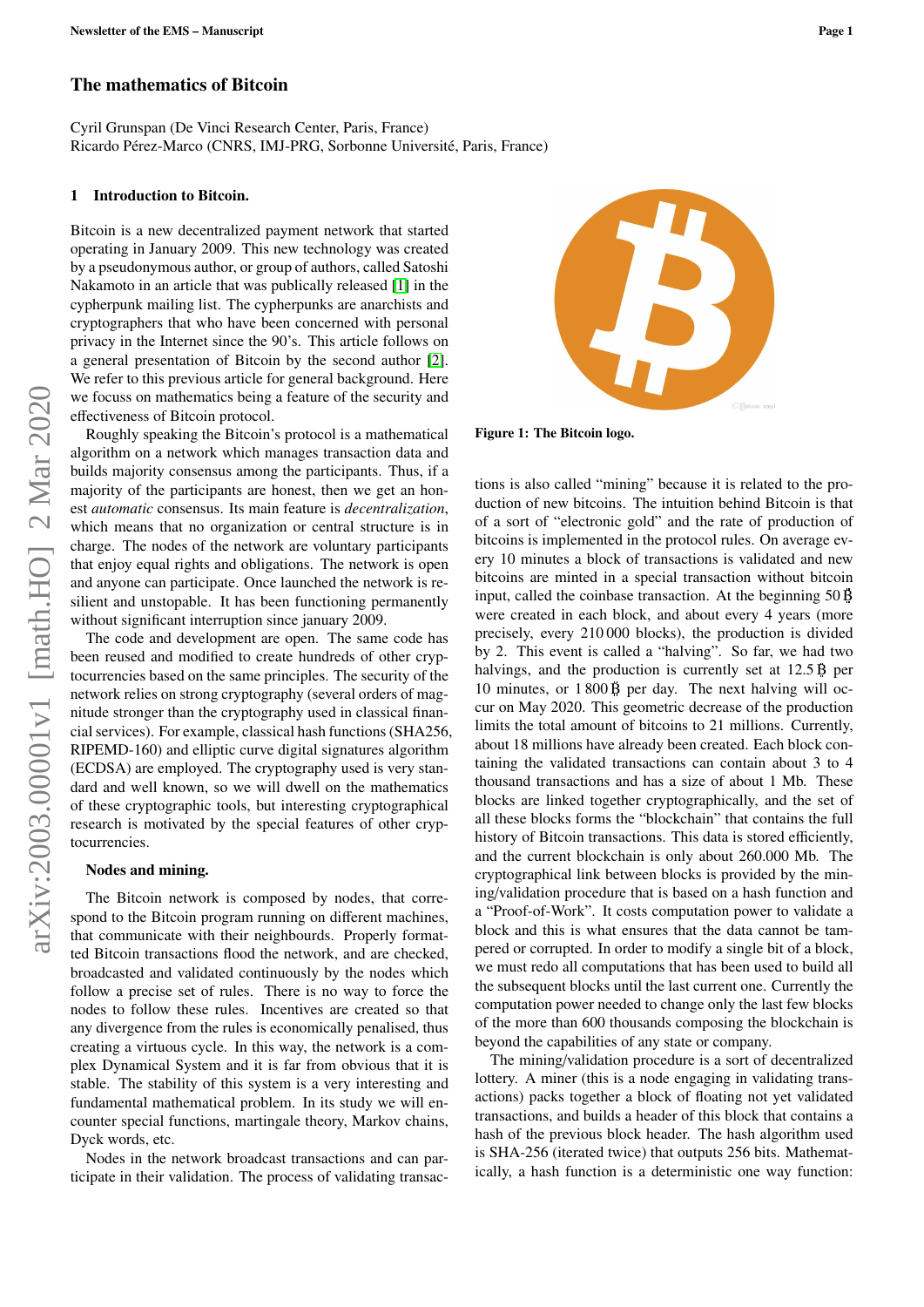It is easy to compute, but practically impossible to find preimages, or collisions (two files giving the same output). Also it enjoys pseudo-random properties, that is, if we change a bit of the input, the bits of the output behave as uncorrelated random variables taking the values 0 and 1 with equal probabilities. The mining procedure consists of finding a hash that is below a pre-fixed threshold, which is called the *di*ffi*culty*. The difficulty is updated every two weeks (or more precisely every 2016 blocks) so that the rate of validation remains at 1 block per 10 minutes. The pseudo-random properties of the hash function ensure that the only way to find this hash is to probe many hashes by changing a parameter in the header (the nonce). The first miner to find a solution makes the block public, and the network adopts the block as the last block in the blockchain.

It can happen that two blocks are simultaneously validated in different parts of the network. Then a competition follows between the two candidates, and the first one to have a mined block on top of it wins. The other one is discarded and is called an *orphan* block. The blockchain with the larger amount of work (which is in general the longer one) is adopted by the nodes.

we say that it has one confirmation. Any extra block mined on top of this one gives another confirmation to the transaction and engraves it further inside the blockchain.

This apparently complicated procedure is necessary to ensure that neither the network nor the blockchain cannot be corrupted. Any participant must commit some computer power in order to participate in the decision of validation. The main obstacle for the invention of a decentralised currency was to prevent double spend without a central accounting authority. Hence, the first mathematical problem than Nakamoto considers in his founding article [\[1\]](#page-6-0) is to estimate the probability of a double spend. In the following we consider this and other stability problems, and prove mathematically the (almost general) stability of the mining rules.

#### 2 The mining model.

We consider a miner with a fraction  $0 \lt p \leq 1$  of the total hashrate. His profit comes from the block rewards of his validated blocks. It is important to know the probability of success when mining a block. The average number of blocks per unit of time that he succeeds mining is proportional to his hashrate *p*. The whole network takes on average  $\tau_0 = 10$  min to validate a block, hence our miner takes on average  $t_0 = \frac{\tau_0}{p}$ . We consider the random variable  $T$  giving the time between blocks mined by our miner. The pseudo-random properties of the hash function shows that mining is a Markov process, that is, memoryless. It is then an elementary exercise to show from this property that  $T$  follows an exponential distribution,

$$
f_{\tau}(t) = \alpha e^{-\alpha t}
$$

where  $\alpha = 1/t_0 = 1/\mathbb{E}[T]$ . If the miner starts mining at  $t = 0$ , and if we denote  $T_1$  the time needed to mine a first block, then  $T_2, \ldots, T_n$  the inter-block mining times of successive blocks, then the Markov property shows that the random variables  $T_1, T_2, \ldots, T_n$  are independent and are all identically

distributed following the same exponential law. Therefore, the time needed to discover *n* blocks is

$$
\mathbf{S}_n = \mathbf{T}_1 + \mathbf{T}_2 + \ldots + \mathbf{T}_n \ .
$$

The random variable  $S_n$  follows the *n*-convolution of the exponential distribution and, as is well known, this gives a Gamma distribution with parameters  $(n, \alpha)$ ,

$$
f_{\mathbf{S}_n}(t) = \frac{\alpha^n}{(n-1)!} t^{n-1} e^{-\alpha t}
$$

with cumulative distribution

$$
F_{\mathbf{S}_n}(t) = \int_0^t f_{\mathbf{S}_n}(u) du = 1 - e^{-\alpha t} \sum_{k=0}^{n-1} \frac{(\alpha t)^k}{k!}.
$$

From this we conclude that if  $N(t)$  is the process counting the number of blocks validated at time  $t > 0$ ,  $N(t) = \max\{n \geq 1\}$  $0; S_n < t$ , then we have

$$
\mathbb{P}[\mathbf{N}(t) = n] = F_{\mathbf{S}_n}(t) - F_{\mathbf{S}_{n+1}}(t) = \frac{(\alpha t)^n}{n!} e^{-\alpha t},
$$

When a transaction is included in the last block of the blockchain ult is classical, and the mathematics of Bitcoin mining, as and <sup>N</sup>(*t*) follows a Poisson law with mean value α*t*. This rewell as other crypto-currencies with validation based on proof of work, are Poisson distributions.

## <span id="page-1-0"></span>3 The double spend problem.

The first crucial mathematical problem that deserves attention in the Bitcoin protocol is the possibility of realisation of a double spend. This was the major obstacle to overcome for the invention of decentralized cryptocurrencies, thus it is not surprising that Nakamoto addresses this problem in Section 11 of his founding article [\[1\]](#page-6-0). He considers the situation where a malicious miner makes a payment, then in secret tries to validate a second conflicting transaction in a new block , from the same address, but to a new address that he controls, which allows him to recover the funds.

For this, once the first transaction has been validated in a block in the official blockchain and the vendor delivered the goods (the vendor will not deliver unless some confirmations are visible), the only possibility consists in rewriting the blockchain from that block. This is feasible if he controls a majority of the hashrate, that is, if his relative hashrate *q* satisfies  $q > 1/2$ , because then he is able to mine faster than the rest of the network, and he can rewrite the last end of the blockchain as he desires. This is the reason why a decentralised mining is necessary so that no one controls more than half of the mining power. But even when  $0 < q < 1/2$  he can try to attempt a double spend, and will succeed with a nonzero probability. The first mathematical problem consists of computing the probability that the malicious miner succeeds in rewriting the last  $n \geq 1$  blocks. We assume that the remaining relative hashrate,  $p = 1 - q$ , consists of honest miners following the protocol rules.

This problem is similar to the classical gambler's ruin problem. Nakamoto observes that the probaility to catch-up *n* blocks is

$$
q_n = \left(\frac{q}{p}\right)^n \quad \text{(Nakamoto)}
$$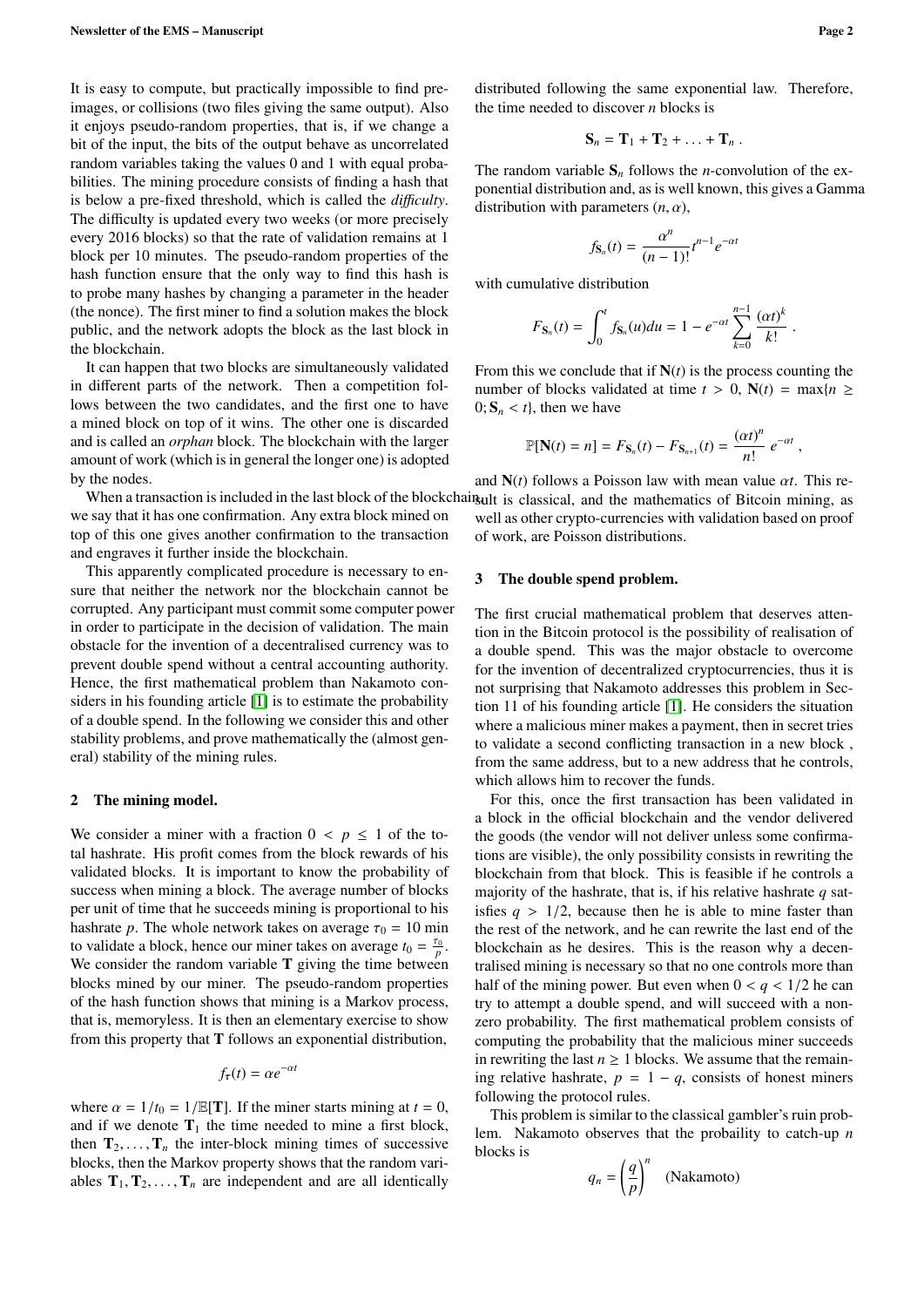The modelization of mining shows that the processes N(*t*) and  $N'(t)$  counting the number of mined blocks at time  $t$  by the honest and malicious miners, respectively, are independent Poisson processes with respective parameters  $\alpha$  et  $\alpha'$  satisfying ing

$$
p=\frac{\alpha}{\alpha+\alpha'}\;,\quad q=\frac{\alpha'}{\alpha+\alpha'}
$$

The random variable  $X_n = N'(S_n)$  of the number of blocks mined by the attacker when the honest miners have mined their *n*-th block follows a negative binomial variable with parameters  $(n, p)$  ([\[3\]](#page-6-2)), thus, for an integer  $k \ge 1$  we have

$$
\mathbb{P}[\mathbf{X}_n = k] = p^k q^k \binom{k+n-1}{k}
$$

Nakamoto, in section 11 of [\[1\]](#page-6-0), approximates abusively  $X_n =$  $N'(S_n)$  by  $N'(t_n)$  where

$$
t_n = \mathbb{E}[\mathbf{S}_n] = n \mathbb{E}[\mathbf{T}] = \frac{n\tau_0}{p}
$$

This means that he considers the classical approximation of a negative binomial variable by a Poisson variable. Rosenfeld observes in [\[4\]](#page-6-3) that the negative binomial variable seems to be a better approximation. We proved in [\[3\]](#page-6-2) that this was indeed the case and we could find the exact formula for the double spend probability after  $\zeta$  confirmations  $(\zeta)$  is the classical notation used by Nakamoto for the number of confirmations).

<span id="page-2-2"></span>Theorem 1 ([\[3\]](#page-6-2), 2017). *After z confirmations, the probability of success of a double spend by attackers with a relative hashrate of*  $0 < q < 1/2$  *is* 

$$
P(z) = I_{4pq}(z, 1/2)
$$

*where*  $I_x(a, b)$  *is the incomplete regularized beta function* 

$$
I_x(a,b) = \frac{\Gamma(a+b)}{\Gamma(a)\Gamma(b)} \int_0^x t^{a-1} (1-t)^{b-1} dt.
$$

Bitcoin security depends on this probability computation. It is not just a theoretical result. It allows the estimation of the risk of a transaction to be reversed and the number of confirmations required to consider it definitive. For example, if  $q = 0.1$ , after 6 confirmations, the probability of a double spend is smaller than 1% (for complete tables see [\[5\]](#page-6-4)).

In his founding article, Nakamoto tries to compute this probability from his approximate argument and runs a numerical simulation. He convinced himself that the probability converges exponentially to 0 when the number of confirmations *z* goes to infinite (as he states "we can see the probability drop off exponentially with *z*"). The numerical simulation is not a proof, but we can read this statement repeated over and over, but never proved before 2017. With the previous exact formula, using classical methods (Watson Lemma), we can prove the following Corollary:

*Corollary* 1*.* Let  $s = 4pq < 1$ . When  $z \rightarrow +\infty$  the probability  $P(z)$  decays exponentially, and, more precisely,

$$
P(z) \sim \frac{s^z}{\sqrt{\pi(1-s)z}}.
$$

Probability of success of a double-spend attack as a function of x

<span id="page-2-0"></span>

Figure 2: Probabilities  $P(z, \kappa)$  for  $q = 0.1$  and distinct values of z.

One can obtain higher order asymptotics in the classical way, or by using equivalent combinatorical methods as in [\[6\]](#page-6-5)

We can be more precise by looking at the time it takes to the honest network to mine *z* blocks. A longer duration than the average  $\tau_1 = z\tau_0$  leaves extra time for the attacker to build his replacement blockchain, and with this conditional knowledge the probability changes. If we define  $\kappa = \frac{\tau_1}{z_0}$ , we can com-<br>pute this probability  $P(z|\kappa)$  and we can also obtain an exact pute this probability *P*(*z*, *k*) and we can also obtain an exact<br>formula using the regularized incomplete Gamma function formula using the regularized incomplete Gamma function

$$
Q(s,x) = \frac{\Gamma(s,x)}{\Gamma(x)}
$$

where

$$
\Gamma(s, x) = \int_{x}^{+\infty} t^{s-1} e^{-t} dt
$$

is the incomplete Gamma function.

Theorem 2. *We have*

$$
P(z,\kappa) = 1 - Q(z,\kappa z q/p) + \left(\frac{q}{p}\right)^z e^{\kappa z \frac{p-q}{p}} Q(z,\kappa z),
$$

Figure [2](#page-2-0) shows the graphs of  $\kappa \mapsto P(z, \kappa)$  for different values of *z*.

# <span id="page-2-1"></span>4 Mining profitability.

After the study of the security of the protocol, the next important problem is its stability. For a decentralized protocol it is fundamental that the interests of the individuals are properly aligned with the protocol rules. In particular, the maximal gain of miners should be achieved when following the protocol rules. This is far from obvious, and we know from the study of unstable Dynamical Systems that this is hard to achieve. It is somewhat surprising that this has been empirically verified since Bitcoin's inception.

For example, it is by no means obvious that is in the best interest of a miner to publish immediately a block that he has validated. He can keep it secret and secretly push his advantage, but then he runs the risk that another miner publishes a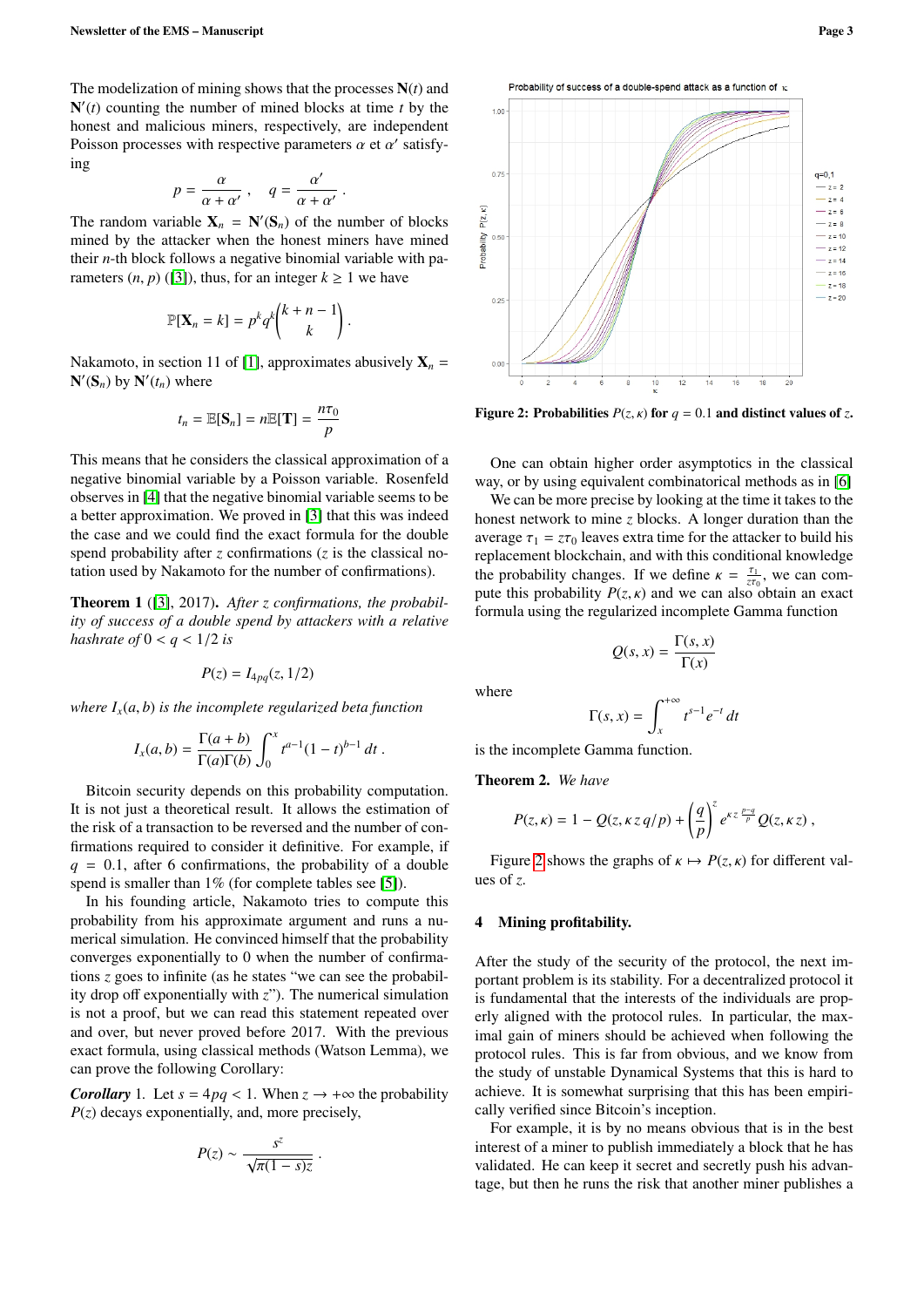validated block and the public blockchain adopts it thus loosing his reward. This type of scenario has been discussed since 2012 in bitcointalk forum, created by Nakamoto in 2010.

To answer this question, we first need to develop a proper profitability model. As in any business, mining profitability is accounted by the "Profit and Loss" per unit of time. The profits of a miner come from the block rewards that include the coinbase reward in new bitcoins created, and the transaction fees of the transactions in the block. The profitability at instant  $t > 0$  is given by

$$
\mathbf{PL}(t) = \frac{\mathbf{R}(t) - \mathbf{C}(t)}{t}
$$

where  $\mathbf{R}(t)$  and  $\mathbf{C}(t)$  represent, respectively, the rewards and the cost of the mining operation up to time *t*. If we don't consider transaction fees we have

$$
\mathbf{R}(t) = \mathbf{N}(t) b
$$

where  $b > 0$  is the coinbase reward. If we include transaction fees, the last equation remains true taking the average reward using the classical Wald Theorem.

The random variable  $C(t)$  representing the cost of mining operations is far more complex to determine since it depends on external factors (as electricity costs, mining hardware costs, geographic location, currency exchange rate, etc). But, fortunately, we don't need it in the comparison the profitability of different mining strategies as we explain next.

The mining activity is a repetitive and the miners returns to the same initial state after some time, for instant, start mining a fresh block. A mining strategy is composed by cycles where the miner invariably returns to the initial state. It is a "game with repetition" similar to those employed by profit gamblers in casino games (when they can spot a weakness that makes the game profitable). For example, an honest miner starts a cycle each time the network, he or someone else, has validated a new block.

We denote by  $\tau$  the duration of the cycle, and we are interested in *integrable* strategies for which  $\mathbb{E}[\tau] < +\infty$  (this means that the cycles almost surely end up in finite time). Then it is easy to check, using the law of large numbers and Wald Theorem, that the long term profitability is given a.s. by the limit

$$
\mathbf{PL}_{\infty} = \lim_{t \to +\infty} \frac{\mathbf{R}(t) - \mathbf{C}(t)}{t} = \frac{\mathbb{E}[\mathbf{R}] - \mathbb{E}[\mathbf{C}]}{\mathbb{E}[\tau]}
$$

As observed before the second cost term is hard to compute, but the revenue term, that we call *revenue ratio*, is in general computable

$$
\Gamma = \frac{\mathbb{E}[\mathbf{R}]}{\mathbb{E}[\tau]}
$$

For example, for an honest miner we have  $\mathbb{E}[\mathbf{R}] = p.0 + q.b =$ <br>*ab* and  $\mathbb{E}[\mathbf{r}] = \tau_0$  and therefore *qb* and  $\mathbb{E}[\tau] = \tau_0$ , and therefore

$$
\Gamma_H=\frac{qb}{\tau_0}
$$

We have the fundamental Theorem on comparison of mining strategies with the same cost ratio. This is the case when both strategies use the full mining power at all time.

<span id="page-3-1"></span>Theorem 3 ([\[7\]](#page-6-6), 2018). *We consider two mining strategies* ξ *and* η *with the same cost by unit of time. Then* ξ *is more profitable than* η *if and only if*

$$
\Gamma_\eta \leq \Gamma_\xi
$$

## 5 Protocol stability.

We can now mathematically study the protocol stability. The following remarkable result (remarkable because it is hard to imagine how Nakamoto could have foreseen it) validates the proper adjustment of the protocol:

<span id="page-3-0"></span>Theorem 4 ([\[7\]](#page-6-6), 2018). *In absence of di*ffi*culty adjustment, the optimal mining strategy is to publish immediately all mined blocks as soon as they are discovered.*

We remind that the difficulty of mining adjusts in about every two weeks, so at the same time we spot a weakness of the protocol that we discuss below.

This Theorem holds true for any hashrate of the miner and without any assumption of the type of miners present in the network. It changes nothing that eventually there are some dishonest miners in the network.

The proof is simple and is a good example of the power of martingale techniques. For a constant difficulty, the average speed of block discovery remains constant and the counting process  $N(t)$  is a Poisson process with intensity  $\alpha = \frac{p}{r_0}$  where *n* is the relative hashrate of the miner. The cycle duration  $\tau$  is *p* is the relative hashrate of the miner. The cycle duration  $\tau$  is a stopping time and the revenue per cycle equals to  $\mathbf{R} = \mathbf{N}(\tau)$ . Its mean value is then obtained using Doob's stopping time to the martingale  $N(t) - \alpha t$ . Finally we get  $\Gamma \leq \Gamma_H$ .

But the Bitcoin protocol does have a difficulty adjustment algorithm that is necessary, in particular during the development phase. Theorem [4](#page-3-0) shows that this is the only vector of attack. This difficulty adjustment provides a steady monetary creation and ensures that the interblock validation time stays at around 10 minutes. A minimum delay is necessary to allow a good synchronization of all network nodes. If the hashrate accelerates without a difficulty adjustment, then the nodes will desynchronise, and many competing blockchains will appear leaving a chaotic state.

# 6 Profitability of rogue strategies.

In view of Theorems [3](#page-3-1) and [4,](#page-3-0) and in order to decide if a mining strategy is more profitable than the honest strategy, we only need to compute the revenue ratio  $\Gamma$  with the difficulty adjustment integrated. Selfish mining (SM strategy 1) is an example of rogue strategy. Instead of publishing a new block, the miner keeps the block secret and tries to build a longer blockchain increasing its advantage. When he makes it public, he will orphan the last mined honest blocks and will reap the rewards. To be precise, the attack cycles are defined as follows: the miner starts mining a new block on top of the official blockchain. If an honest miner finds a block first, then the cycle ends and he starts over. Otherwise, when he is the first to find a block, he keeps mining on top of it and keeping it secret. If before he mines a second block the honest network mines one public block, then he publishes his block immediately, thus trying to get a maximum proportion  $0 < \gamma < 1$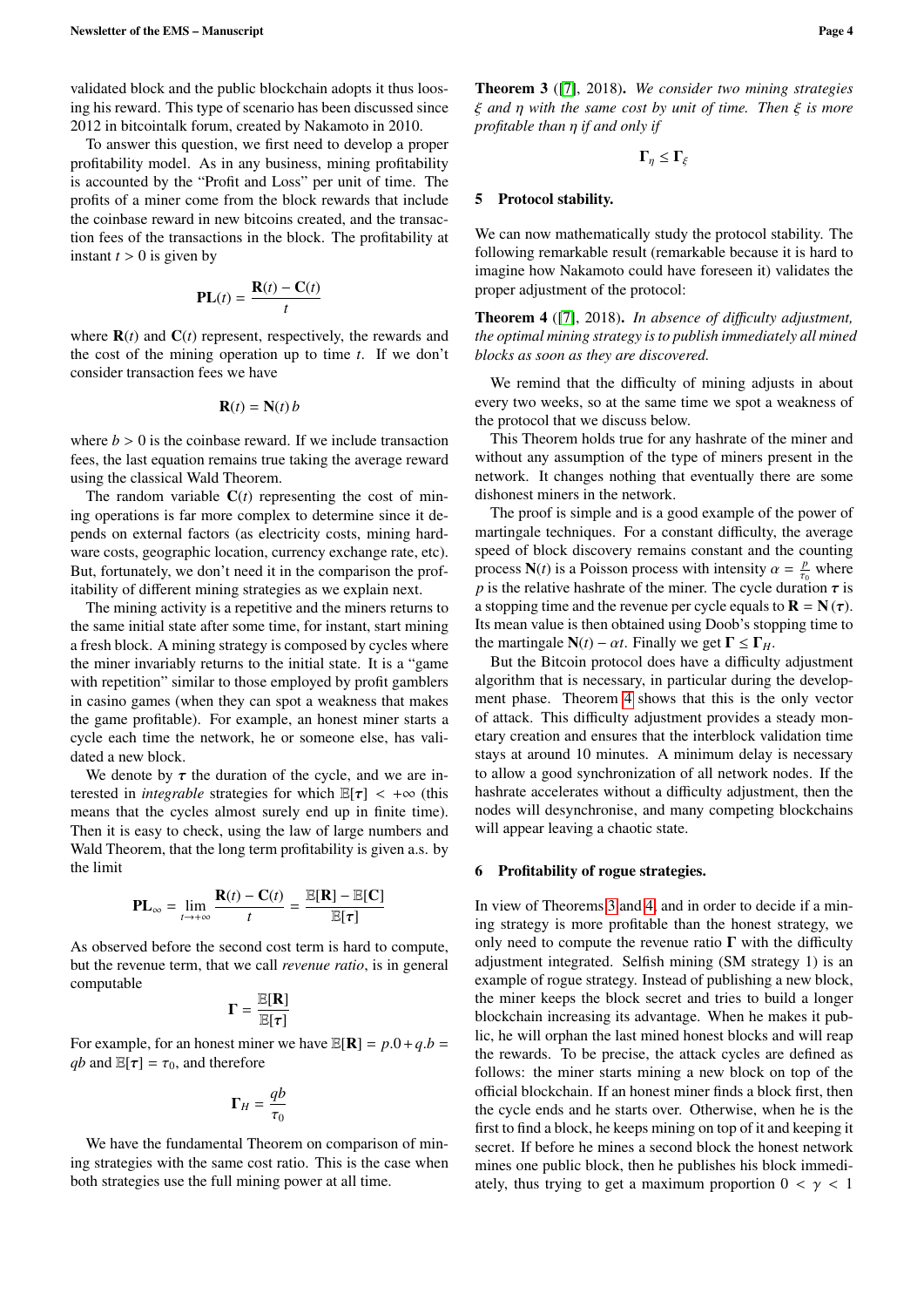of honest miners adopting his block. The propagation is not instantaneous and the efficiency depends on the new parameter  $\gamma$  which represents his good connectivity to the network. A competition follows, and if the next block is mined on top of the honest block, then the selfish miner looses the rewards of this block and the attack cycle ends. If he, or his allied honest miners, mine the next block, then they publish it and the attack cycle ends again. If the attacker succeeds in mining two consecutive secret blocks at the beginning, then he continues working on his secret blockchain until he has only one block of advantage with respect to the public blockchain. In that case, he doesn't run any risk of being joined by the public blockchain and publishes all his secret blockchain, thus reaping all the rewards and ending the attack cycle again. In few words, the rogue miner spends most of his time replacing honest blocks by those that he mined in advance and kept secret. The mean duration  $\mathbb{E}[\tau]$  of the attack cycle is obtained as a variation of the following result about Poisson processes.

Proposition 5 (Poisson races). Let N and N' be two indepen*dent Poisson processes with respective parameters*  $\alpha$  *and*  $\alpha'$ ,  $\alpha'$  *and*  $\mathbf{N}(0) - \mathbf{N}'(0) = 0$ . Then the stopping time with  $\alpha' < \alpha$  and  $\mathbf{N}(0) = \mathbf{N}'(0) = 0$ . Then, the stopping time

$$
\sigma = \inf\{t > 0; \mathbf{N}(t) = \mathbf{N}'(t) + 1\}
$$

*is almost surely finite, and we have*

$$
\mathbb{E}[\sigma] = \frac{1}{\alpha - \alpha'}, \quad \mathbb{E}[\mathbf{N}'(\sigma)] = \frac{\alpha'}{\alpha - \alpha'}, \quad \mathbb{E}[\mathbf{N}(\sigma)] = \frac{\alpha}{\alpha - \alpha'}.
$$
  
The proof is a simple application of Doob's Stopping Time

Theorem. Here,  $N$  and  $N'$  are the counting processes of blocks mined by the honest miners and the attacker. To finish, we must compute the intensities  $\alpha$  and  $\alpha'$ . At the beginning we<br>have  $\alpha = \alpha_0 = \frac{p}{\alpha}$  and  $\alpha' = \alpha' = \frac{q}{\alpha}$  where *n* is the anhave  $\alpha = \alpha_0 = \frac{p}{\tau_0}$  and  $\alpha' = \alpha'_0 = \frac{q}{\tau_0}$  where *p* is the approximate of the honest miners and *a* the one of the atparent hashrate of the honest miners and *q* the one of the attacker. But the existence of a selfish miner perturbs the network and slows down the production of blocks. Instead of having one block for each period  $\tau_0$ , the progression of the official blockchain is of  $\mathbb{E}[\overline{N}(\tau) \vee N'(\tau)]$  blocks during  $\mathbb{E}[\tau]$ .<br>A fter validation of 2016 official blocks, this triggers a diffi-After validation of 2016 official blocks, this triggers a difficulty adjustment that can be important. The new difficulty is obtained from the old one by multiplication by a factor  $\delta$  < 1 given by

$$
\delta = \frac{\mathbb{E}[N(\tau) \vee N'(\tau)] \tau_0}{\mathbb{E}[\tau]}
$$

 $\sigma = \frac{E[\tau]}{E[\tau]}$ <br>After the difficulty adjustment, the new mining parameters are  $\alpha = \alpha_1 = \frac{\alpha_0}{\delta}$  and  $\alpha' = \alpha'_1 = \frac{\alpha'_0}{\delta}$ <br>the parameter  $\delta$  can be computed  $\frac{t_0}{\delta}$ . The stopping time  $\tau$  and<br>dusing the relation  $N(\tau)$ the parameter  $\delta$  can be computed using the relation  $|N(\tau) - N'(\tau)| = 1$ . This can be used to compute the revenue ratio  $N'(\tau)$  = 1. This can be used to compute the revenue ratio of the strategy [7]. This analysis can also checked by mining of the strategy [\[7\]](#page-6-6). This analysis can also checked by mining simulators.

An alternative procedure consists in modelling the network by a Markov chain where the different states correspond to different degree of progress of the selfish miner. Each transition corresponds to a revenue increase  $\pi$  and  $\pi'$  for the honest<br>and selfish miner. By another application of the Law of Large and selfish miner. By another application of the Law of Large Numbers we prove that the long term apparent hashrate of the strategy, defined as the proportion of mined blocks by the selfish miner compared to the total number of blocks, is given by the formula

$$
q' = \frac{\mathbb{E}[\pi']}{\mathbb{E}[\pi] + \mathbb{E}[\pi']}
$$

The expectation is taken relative to the stationnary probability that exists because the Markov chain is transitive and recurrent. Indeed, the Markov chain is essentially a random walk on  $\mathbb N$  partially reflexive on 0. The computation of this stationnary probability proves the following Theorem:

<span id="page-4-0"></span>Theorem 6 ([\[8\]](#page-6-7), 2014). *The apparent hashrate of the selfish miner is*

$$
q' = \frac{((1 + pq)(p - q) + pq)q - (1 - \gamma)p^2q(p - q)}{p^2q + p - q}
$$

The results from [\[7\]](#page-6-6) and [\[8\]](#page-6-7) obtained by these different methods, are compatible. The revenue ratio  $\Gamma_1$  and the apparent hashrate  $q'$  are related by the following equation

$$
\Gamma_1 = q' \frac{b}{\tau_0}
$$

But the first analysis is finer since it does explain the change of profitability regime after the difficulty adjustment. In particular, it allows to compute the duration before running into profitability for the attacker. The selfish miner starts by losing money, then after the difficulty adjustment that favors him, starts making profits. For example, with  $q = 0.1$  and  $\gamma = 0.9$ , he needs to wait 10 weeks in order to be profitable. This partly explains why such an attack has never been observed in the Bitcoin network.

Theorem [3](#page-3-1) gives an explicit semi-algebraic condition on the parameters, namely  $q' > q$ , that determines the values of<br>the parameters *q* and  $\alpha$  for which the selfish mining strategy the parameters  $q$  and  $\gamma$  for which the selfish mining strategy is more profitable than honest mining.

Theorem [4](#page-3-0) shows that the achilles' heel of the protocole is the difficulty adjustment formula. This formula is supposed to contain the information about the total hashrate, but in reality it ignores the orphan blocks. The authors proposed a solution that incorporates this count, and this solves the stability problem of the protocol [\[7\]](#page-6-6).

There are other possible block-withholding strategies that are variations of the above strategy [\[9\]](#page-6-8). These are more agressive strategies. In the initial situation where the attacker succeeds to be two blocks ahead, instead of publishing the whole secret chain when he is only one block ahead, he can wait to be caught-up to release his blocks and then starts a final competition between the two competing chains. The attack cycle ends when the outcome is decided. This is the "Lead Stubborn Mining" (LSM, strategy 2). In this strategy it is important that the miner regularly publishes his secret blocks with the same height of the official blockchain, to attract part of the honest miners in order to take out hashrate from the pool of honest miners. Also in this way, even if he looses the final competition he will succeed in incorporating some of his blocks in the official blockchain and reap the corresponding rewards.

Another even more agressive variation consists in waiting not to be caught up but to be behind one block. This is the "Equal Fork Stubborn Mining Strategy" (EFSM, strategy 3). Here again, it is important to publish secret blocks regularly. Finally, the authors have considered another more agressive variation where the stubborn miner follows EFSM but then doesn't stop when he is one block behind. He keeps on mining until his delay becomes greater than a threshold *A* or until he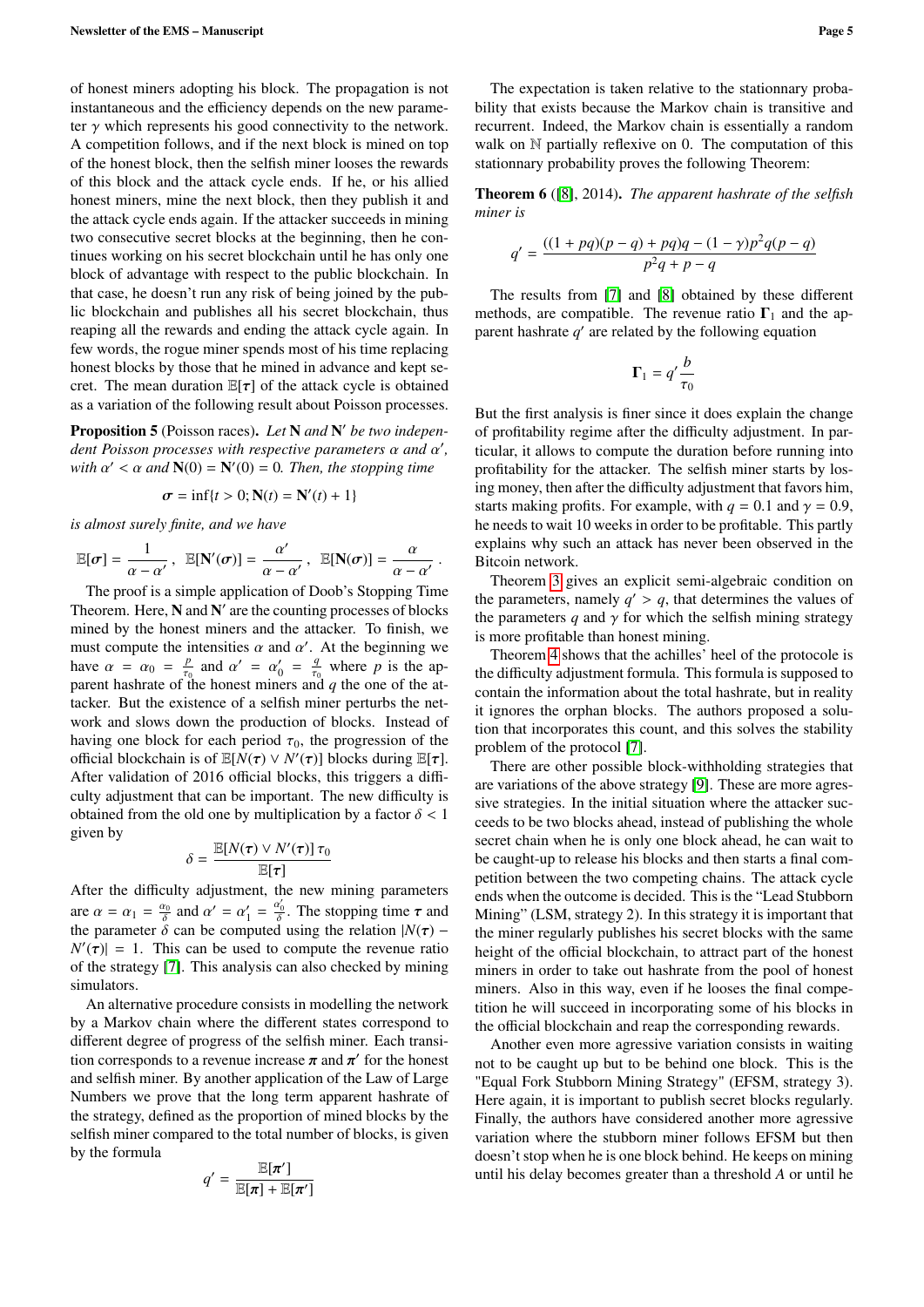<span id="page-5-0"></span>

Figure 3: Comparison of HM, SM, LSM, EFSM and A-TSM.

successfully comes from behind, catches-up and finally takes the advantage over the official blockchain.

This strategy seems desperate, because the official blockchain progress is faster, on average. But in case of catching-up the selfish miner wins the jackpot of all the blocks he replaces. This is the "A-Trailing Mining" strategy (A-TM, strategy 4). The authors of [\[9\]](#page-6-8) conduct a numerical study of profitability by running a Montecarlo simulation and compare the profitability of the different strategies for different parameter values  $(q, \gamma)$ . But we can find closed form formulas for the revenue ratio of all these strategies using the precedent martingale approach.

Theorem 7. *([\[7,](#page-6-6) [10,](#page-6-9) [11,](#page-6-10) [12\]](#page-6-11)) We have*

$$
\frac{\Gamma_1}{\Gamma_H} = \frac{(1 + pq)(p - q) + pq - (1 - \gamma)p^2(p - q)}{p^2q + p - q}
$$
\n
$$
\frac{\Gamma_2}{\Gamma_H} = \frac{p + pq - q^2}{p + pq - q} - \frac{p(p - q)f(\gamma, p, q)}{p + pq - q}
$$
\n
$$
\frac{\Gamma_3}{\Gamma_H} = \frac{1}{p} - \frac{p - q}{pq}f(\gamma, p, q)
$$
\n
$$
\frac{\Gamma_4}{\Gamma_H} = \frac{1 + \frac{(1 - \gamma)p(p - q)}{(p + pq - q^2)[A + 1]}\left(\left[(A - 1] + \frac{1}{p}\frac{P_A(\lambda)}{[A + 1]}\right)\lambda^2 - \frac{2}{\sqrt{1 - 4(1 - \gamma)pq + p - q}}\right)}{\frac{p + pq - q}{p + pq - q^2} + \frac{(1 - \gamma)pq}{p + pq - q^2}(A + \lambda)\left(\frac{1}{[A + 1]} - \frac{1}{A + \lambda}\right)}
$$

*with*

$$
f(\gamma, p, q) = \frac{1 - \gamma}{\gamma} \cdot \left( 1 - \frac{1}{2q} (1 - \sqrt{1 - 4(1 - \gamma)pq}) \right)
$$

 $and \lambda = q/p, [n] = \frac{1-\lambda^n}{1-\lambda}$  pour  $n \in \mathbb{N}, P_A(\lambda) = \frac{1-A\lambda^{A-1}+A\lambda^{A+1}-\lambda}{(1-\lambda)^3}$ 2*A*

We can plot the parameter regions where each startegy is the best one (Figure [3\)](#page-5-0). The Catalan numbers appear naturally in the computations.

$$
C_n = \frac{1}{2n+1} {2n \choose n} = \frac{(2n)!}{n!(n+1)!}.
$$

For this reason their generating function appears in the formulas √

$$
C(x) = \sum_{n=0}^{+\infty} C_n x^n = \frac{1 - \sqrt{1 - 4x}}{2x}
$$

Definition 8. A discrete random variable *X* taking integer values follows a Catalan distribution of the first type if we have, for  $n \geq 0$ ,

$$
\mathbb{P}[X=n] = C_n p(pq)^n.
$$

It follows a Catalan distribution of the second type if  $\mathbb{P}[X]$  $0 = p$  and for  $n \geq 1$ ,

$$
\mathbb{P}[X=n] = C_{n-1}(pq)^n.
$$

It follows a Catalan distribution of the third type if  $\mathbb{P}[X = 0] =$  $p, \mathbb{P}[X = 1] = pq + pq^2$  and for  $n \ge 2$ ,

$$
\mathbb{P}[X=n] = pq^2C_{n-1}(pq)^{n-1}
$$

## 7 Dyck words.

We can recover this results by a direct combinatorical approach representing each attack cycle by a Dyck word.

Definition 9. A Dyck word is a word built from the two letter alphabet  $\{S, H\}$  which contains as many S letters as H letters, and such that any prefix word contains more or equal S letters than H letters. We denote  $D$  the set of Dyck words, and for  $n \geq 0$ ,  $\mathcal{D}_n$  the subset of Dyck worlds of length  $2n$ .

The relation to Catalan numbers is classical: the cardinal of  $\mathcal{D}_n$  is  $C_n$ . We can encode attack cycles by a chronologic succession of block discoveries (disregarding if the blocks are made public or not). For a selfish block we use the letter S (for "selfish") and for the honest blocks the letter H (for "honest").

The link between the selfish mining strategy and Dyck words is given by the following proposition:

# Proposition 10. *The attack cycles of the SM strategy are H, SHH, SHS, and SSwH where*  $w \in \mathcal{D}$ *.*

At the end of the cycle, we can summarise and count the total number of official blocks, say *L*, and how many of these blocks were mined by the attacker, say *Z*. Then, for strategy 1 (SM), the random variable *L*−1 follows a Catalan distribution of the third type, and except for some particular cases (when  $L < 3$ ), we always have  $L = Z$ . The apparent hashrate *q'* is<br>then given by the formula: then given by the formula:

$$
q' = \frac{\mathbb{E}[Z]}{\mathbb{E}[L]}
$$

We can then directly recover Theorem [6](#page-4-0) by this simpler combinatorical procedure [\[12\]](#page-6-11). The other rogue strategies can be studied in a similar way. The Catalan distribution of the first type arises in the study of the strategy EFSM (strategy 3), and the one of the second type for the strategy LSM (strategy 2). We can then recover all the results given by the Markov chain analysis. Unfortunately we cannot recover the more finer results obtained by martingales techniques.

This sort analysis applies to other Proof-of-Work cryptocurrencies, and to Ethereum that has a more complex reward system and a different difficulty adjustment formula [\[13\]](#page-6-12).